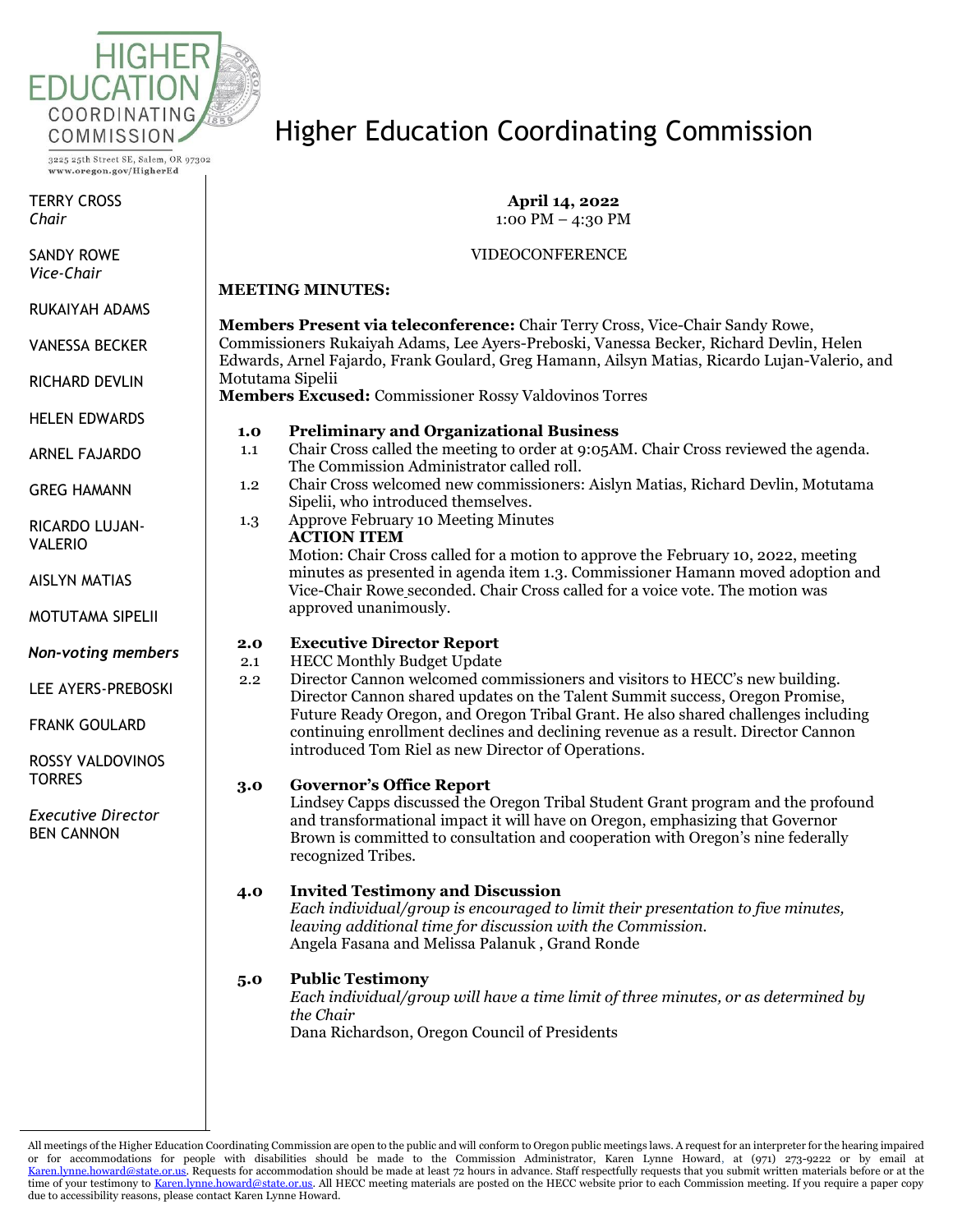

| TERRY CROSS |  |
|-------------|--|
| Chair       |  |

| SANDY ROWE |  |
|------------|--|
| Vice-Chair |  |

- RUKAIYAH ADAMS
- VANESSA BECKER

RICHARD DEVLIN

HELEN EDWARDS

- ARNEL FAJARDO
- GREG HAMANN
- RICARDO LUJAN-VALERIO
- AISLYN MATIAS
- MOTUTAMA SIPELII
- *Non-voting members*
- LEE AYERS-PREBOSKI
- FRANK GOULARD
- ROSSY VALDOVINOS **TORRES**

*Executive Director* BEN CANNON

# Higher Education Coordinating Commission

**6.0 Community College Program Approvals** 

| 6.1  | <b>CONSENT ITEM:</b> Central Oregon Community College, Certificate of Completion in               |
|------|---------------------------------------------------------------------------------------------------|
|      | Outdoor Leadership within 31.0601 - Outdoor Education                                             |
| 6.2  | <b>CONSENT ITEM:</b> Central Oregon Community College, Certificate of Completion in               |
|      | Illustration within $50.0410 -$ Illustration                                                      |
| 6.3  | <b>CONSENT ITEM:</b> Clackamas Community College, Certificate of Completion in                    |
|      | Computer-Aided Drafting within $15.1307 - 3 - D$ Modeling and Design                              |
|      | Technology/Technician                                                                             |
| 6.4  | <b>CONSENT ITEM:</b> Columbia Gorge Community College, Associate of Applied                       |
|      | Science in Paramedic within 51.0904 – Emergency Medical Technology/Technician                     |
|      | (EMT Paramedic)                                                                                   |
| 6.5  | <b>CONSENT ITEM:</b> Lane Community College, Certificate of Completion in Entry-                  |
|      | Level Trades Worker within 15.0000 - Engineering Technologies/Technicians,                        |
|      | General                                                                                           |
| 6.6  | <b>CONSENT ITEM:</b> Community College Approval: Lane Community College,                          |
|      | Certificate of Completion in Culinary and Baking within 12.0500 – Cooking and                     |
|      | Related Culinary Arts, General                                                                    |
| 6.7  | <b>CONSENT ITEM:</b> Community College Approval: Portland Community College,                      |
|      | Associate of Applied Science in Microelectronics Technology within 15.0613 -                      |
|      | Manufacturing Engineering Technology/Technician                                                   |
| 6.8  | <b>CONSENT ITEM:</b> Southwestern Oregon Community College, Certificate of                        |
|      | Completion in Medical Assistant within 51.0801 - Medical/Clinical Assistant                       |
| 6.9  | <b>CONSENT ITEM:</b> Southwestern Oregon Community College, Associate of Applied                  |
|      | Science in Culinary Management within 12.0504 – Restaurant, Culinary, and                         |
|      | Catering Management/Manager                                                                       |
| 6.10 | <b>CONSENT ITEM:</b> Southwestern Oregon Community College, Associate of Applied                  |
|      | Science in Baking and Pastry Arts within 12.0501 - Baking and Pastry                              |
|      | Arts/Baker/Pastry Chef                                                                            |
| 6.11 | <b>CONSENT ITEM:</b> Southwestern Oregon Community College, Associate of Applied                  |
|      | Science in Baking Management within 12.0504 – Restaurant, Culinary, and Catering                  |
|      | Management/Manager                                                                                |
| 6.12 | <b>CONSENT ITEM:</b> Southwestern Oregon Community College, Associate of Applied                  |
|      | Science in Culinary Arts within 12.0503 - Culinary Arts/Chef Training                             |
| 6.13 | <b>CONSENT ITEM:</b> Umpqua Community College, Associate of Applied Science in                    |
|      | Paramedicine within 51.094, Emergency Medical Technology/Technician (EMT)                         |
|      | Paramedic)<br><b>CONSENT ITEM:</b> Central Oregon Community College, Certificate of Completion in |
| 6.14 | Graphic Design within 50.0401 – Design and Visual Communications, General                         |
|      | <b>ACTION ITEM</b>                                                                                |
|      | Motion: Chair Cross called for a motion to approve the community college program                  |
|      | approval consent items as presented in agenda items $6.1 - 6.14$ . Vice-Chair Rowe                |
|      | moved adoption and Commissioner Hamann seconded. Chair Cross called for a voice                   |
|      | vote and the motion was approved unanimously.                                                     |
|      |                                                                                                   |
| 7.0  | <b>University College Program Approvals</b>                                                       |
| 7.1  | <b>CONSENT ITEM:</b> Eastern Oregon University, Master of Healthcare Administration               |
| 7.2  | <b>CONSENT ITEM:</b> Southern Oregon University, Bachelor of Arts (B.A.)/Bachelor of              |
|      | Science (B.S.) in Sustainable Tourism Management                                                  |
| 7.3  | <b>CONSENT ITEM:</b> Oregon State University, Bachelor of Arts (B.A.)/Bachelor of                 |
|      | Science (B.S.) in Applied Humanities                                                              |
| 7.4  | <b>CONSENT ITEM:</b> Oregon State University, Bachelor of Arts (B.A.)/Bachelor of                 |
|      | Science (B.S.) in Theatre Arts                                                                    |

All meetings of the Higher Education Coordinating Commission are open to the public and will conform to Oregon public meetings laws. A request for an interpreter for the hearing impaired or for accommodations for people with disabilities should be made to the Commission Administrator, Karen Lynne Howard, at (971) 273-9222 or by email at<br>Karen.lynne.howard@state.or.us.Requestsforaccommodationshouldbemadeatl time of your testimony t[o Karen.lynne.howard@state.or.us.](mailto:Karen.lynne.howard@state.or.us) All HECC meeting materials are posted on the HECC website prior to each Commission meeting. If you require a paper copy due to accessibility reasons, please contact Karen Lynne Howard.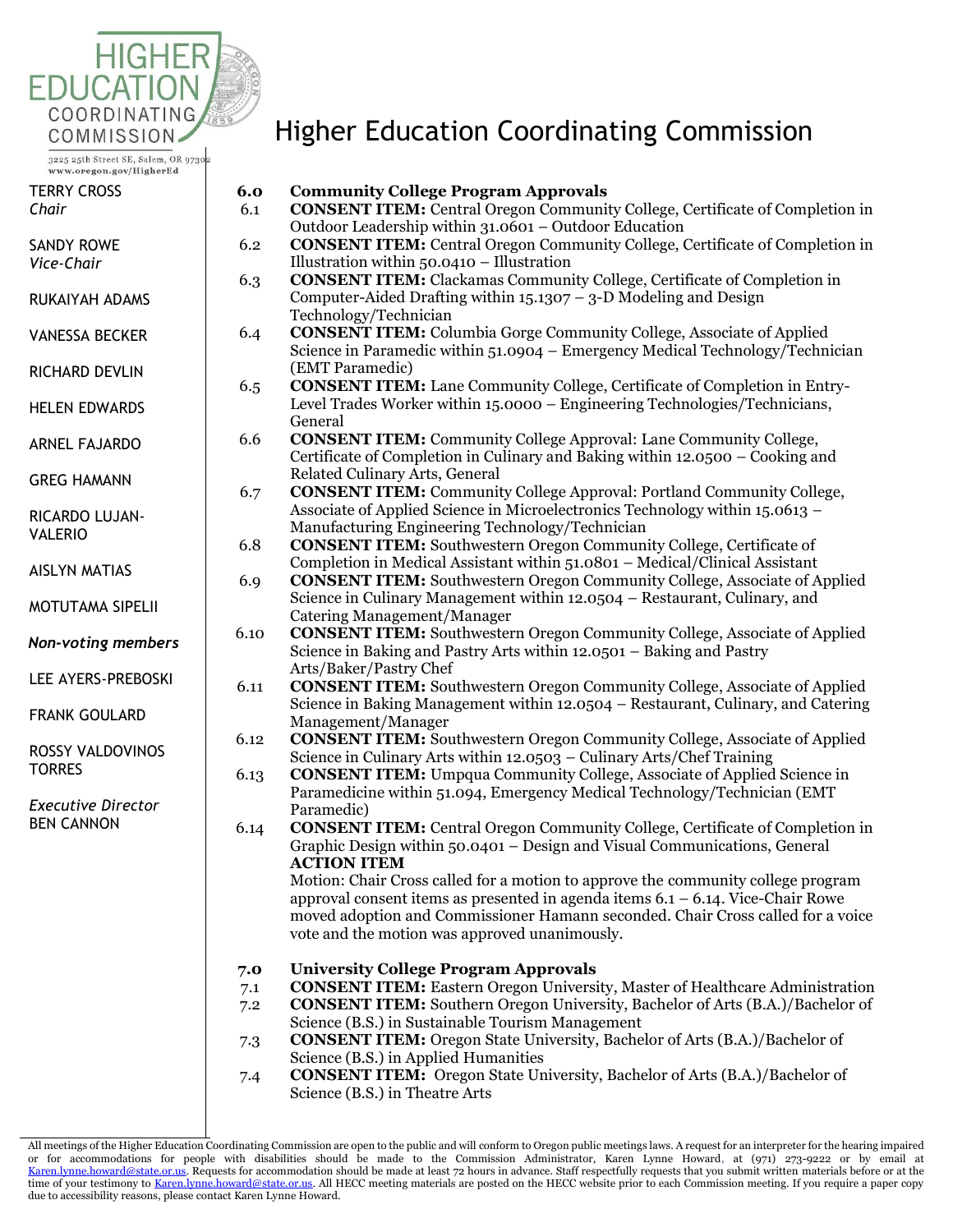

| TERRY CROSS |  |
|-------------|--|
| Chair       |  |

| SANDY ROWE   |  |
|--------------|--|
| 17. <i>.</i> |  |

*Vice-Chair*

- RUKAIYAH ADAMS
- VANESSA BECKER
- RICHARD DEVLIN
- HELEN EDWARDS

ARNEL FAJARDO

GREG HAMANN

- RICARDO LUJAN-VALERIO
- AISLYN MATIAS
- MOTUTAMA SIPELII

*Non-voting members*

**LEE AYERS-PREBOSKI** 

**FRANK GOULARD** 

## **ROSSY VALDOVINOS TORRES**

*Executive Director* BEN CANNON

# Higher Education Coordinating Commission

7.5 **CONSENT ITEM:** University Program Approval: Oregon State University, Bachelor

of Science (B.S.) in Oceanography 7.6 **CONSENT ITEM:** University Program Approval for a New Location: Oregon State University, Bachelor of Arts (B.A.)/Bachelor of Science (B.S.) in Economics. 7.7 **CONSENT ITEM:** University Program Approval for a New Location: Oregon State University, Bachelor of Arts (B.A.)/Bachelor of Science (B.S.) in Political Science 7.8 **CONSENT ITEM:** University Program Approval: University of Oregon, Master of Science (M.S.) in Applied Behavior Analysis 7.9 **CONSENT ITEM:** University Program Approval for a New Location: Oregon Institute of Technology, Bachelor of Science (B.S.) in Business 7.10 **CONSENT ITEM:** University Program Approval for a New Location: Oregon Institute of Technology, Bachelor of Science (B.S.) in Health Care Management **ACTION ITEM** Motion: Chair Cross called for a motion to approve the university program approval consent items as presented in agenda items  $7.1 - 7.10$ . Vice-Chair Rowe moved adoption and Commissioner Sipelii seconded. Chair Cross called for a voice vote and the motion was approved unanimously. **9.0 Panel Presentation and Discussion** 9.1 Kelly Gonzales presented on Native American Perspectives on Oregon Higher Education as presented in agenda item 9.1c. **10.0 Strategic Activity Two: Funding** 10.1 Ramona Rodamaker and Tom Riel updated the Commission on HECC's Agency Request Budget development as presented in agenda items 10.1 and 10.1a. 10.2 Jim Pinkard presented the Commission Criteria for Consideration of University Tuition Increases, ORS 352.102, as recommended by the Funding and Achievement Subcommittee April 13, 2022. **ACTION ITEM** Motion: Chair Cross called for a motion to approve the Commission Criteria for Consideration of University Tuition Increases, ORS 352.102 as presented in agenda item 10.2. Vice-Chair Rowe moved adoption and Commissioner Hamann seconded. Chair Cross called for a voice vote and the motion was approved unanimously. **11.0 Board Training: Oregon Ethics Law** Stephanie Heffner shared with Commissioners requirements for complying with Oregon's ethics laws. **12.0 Oregon Administrative Rules** 12.1 Bob Small presented the request to approve temporary rules to modify the Oregon Promise Grant (SB 1522, 2022) **ACTION ITEM** Motion: Chair Cross called for a motion to approve the temporary rules to modify the Oregon Promise Grant (SB 1522, 2022)02 as presented in agenda items 12.1, 12.1a, 12.1b. Commissioner Devlin moved adoption and Commissioner Matias seconded. Chair Cross called for a voice vote and the motion was approved unanimously. 12.2 Bob Small presented the request to approve the temporary rule to administer the Oregon Tribal Student Grant (HB 5202, 2022) **ACTION ITEM** Motion: Chair Cross called for a motion to approve the temporary rule to administer the Oregon Tribal Student Grant (HB 5202, 2022) as presented in agenda items 12.2, 12.2b, and 12.2c. Vice-Chair Rowe moved adoption and Commissioner Lujan-Valerio seconded. Chair Cross called for a voice vote and the motion was approved unanimously.

All meetings of the Higher Education Coordinating Commission are open to the public and will conform to Oregon public meetings laws. A request for an interpreter for the hearing impaired or for accommodations for people with disabilities should be made to the Commission Administrator, Karen Lynne Howard, at (971) 273-9222 or by email at [Karen.lynne.howard@state.or.us.](mailto:Karen.lynne.howard@state.or.us) Requests for accommodation should be made at least 72 hours in advance. Staff respectfully requests that you submit written materials before or at the time of your testimony t[o Karen.lynne.howard@state.or.us.](mailto:Karen.lynne.howard@state.or.us) All HECC meeting materials are posted on the HECC website prior to each Commission meeting. If you require a paper copy due to accessibility reasons, please contact Karen Lynne Howard.